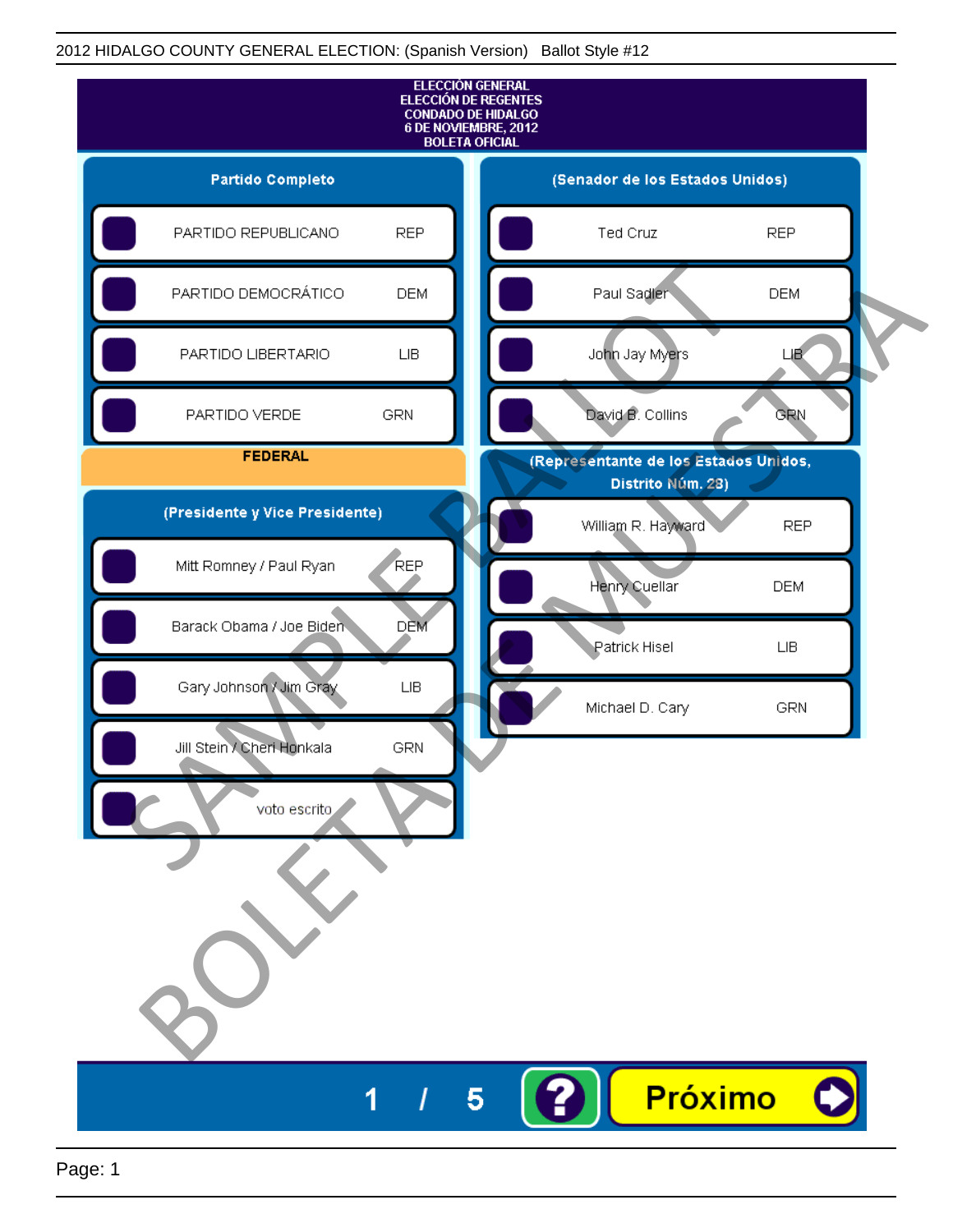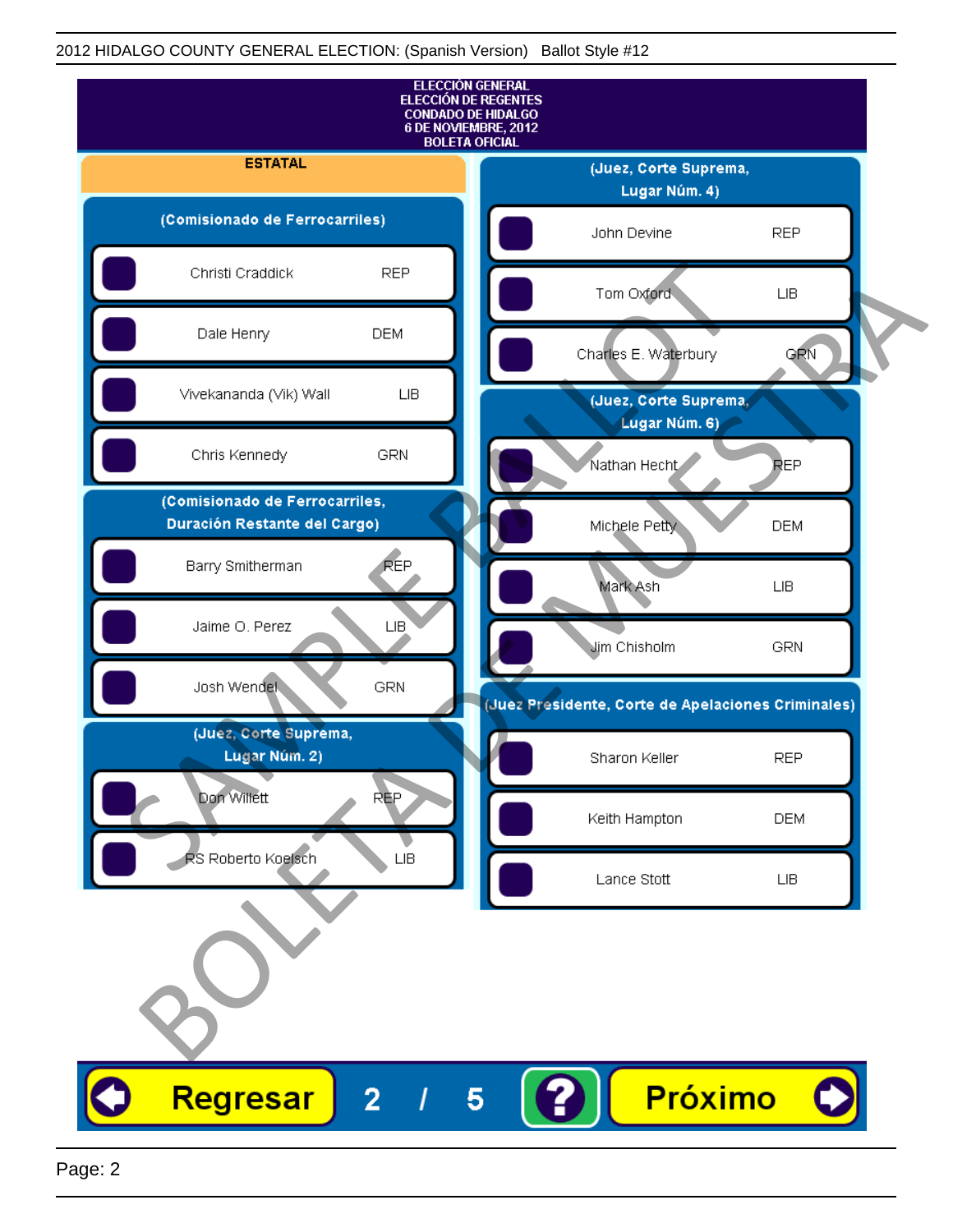

Page: 3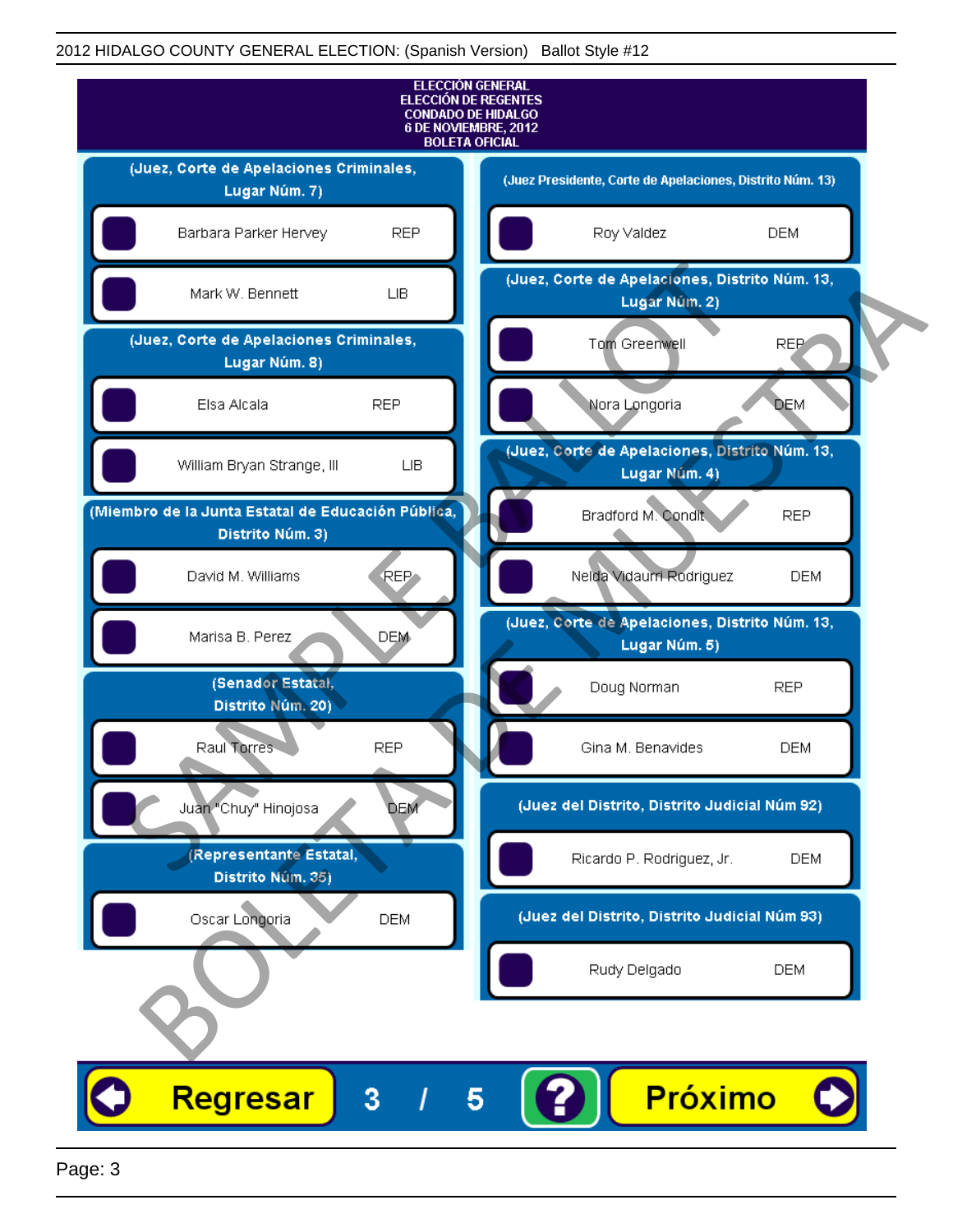

Page: 4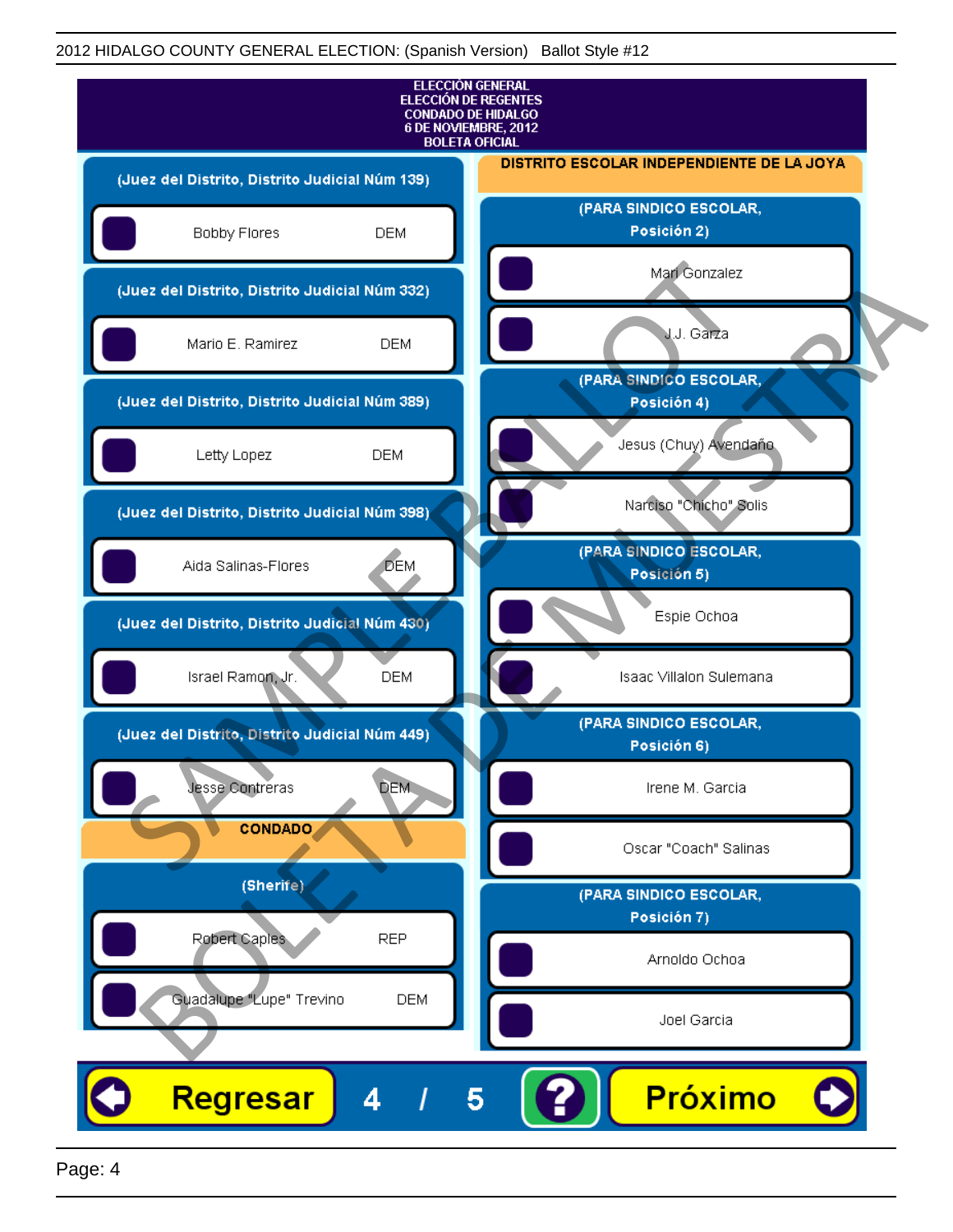## **ELECCIÓN GENERAL** ELECCIÓN DE REGENTES<br>CONDADO DE HIDALGO<br>6 DE NOVIEMBRE, 2012 **BOLETA OFICIAL**

Revisar

## **CANDIDATO SIN CONTENDIENTE DECLARADO ELECTO**

(Juez, Corte de Ley del Condado, Núm. 7) Sergio Valdez (DEM)

(Asesor-Colector de Impuestos del Condado)

Fallo Fall Willdrea, J.I. (DEM)<br>
Consistionado el Condado, Precincto Núm. 1)<br>
A.C. Cuellar Jr. (DEM)<br>
Ullez de Paz, Precinto Núm. 1)<br>
Juez de Paz, Precinto Núm. 1, Lugar Núm. 1)<br>
Gilberto Sentr (DEM)<br>
Robert M. "Bobby" Con misionado del Condiado, Precincto Núm. 1)<br>
Andro del Condiado, Precincto Núm. 3)<br>
ez de Paz, Precinto Núm. 21<br>
algo M. Picer Lo Saerz, Cichi (DEM)<br>
algo M. Picer Lo Saerz, Cichi (DEM)<br>
algo M. Picer Lo Saerz, Cichi (DEM)<br>

Regresar

5

5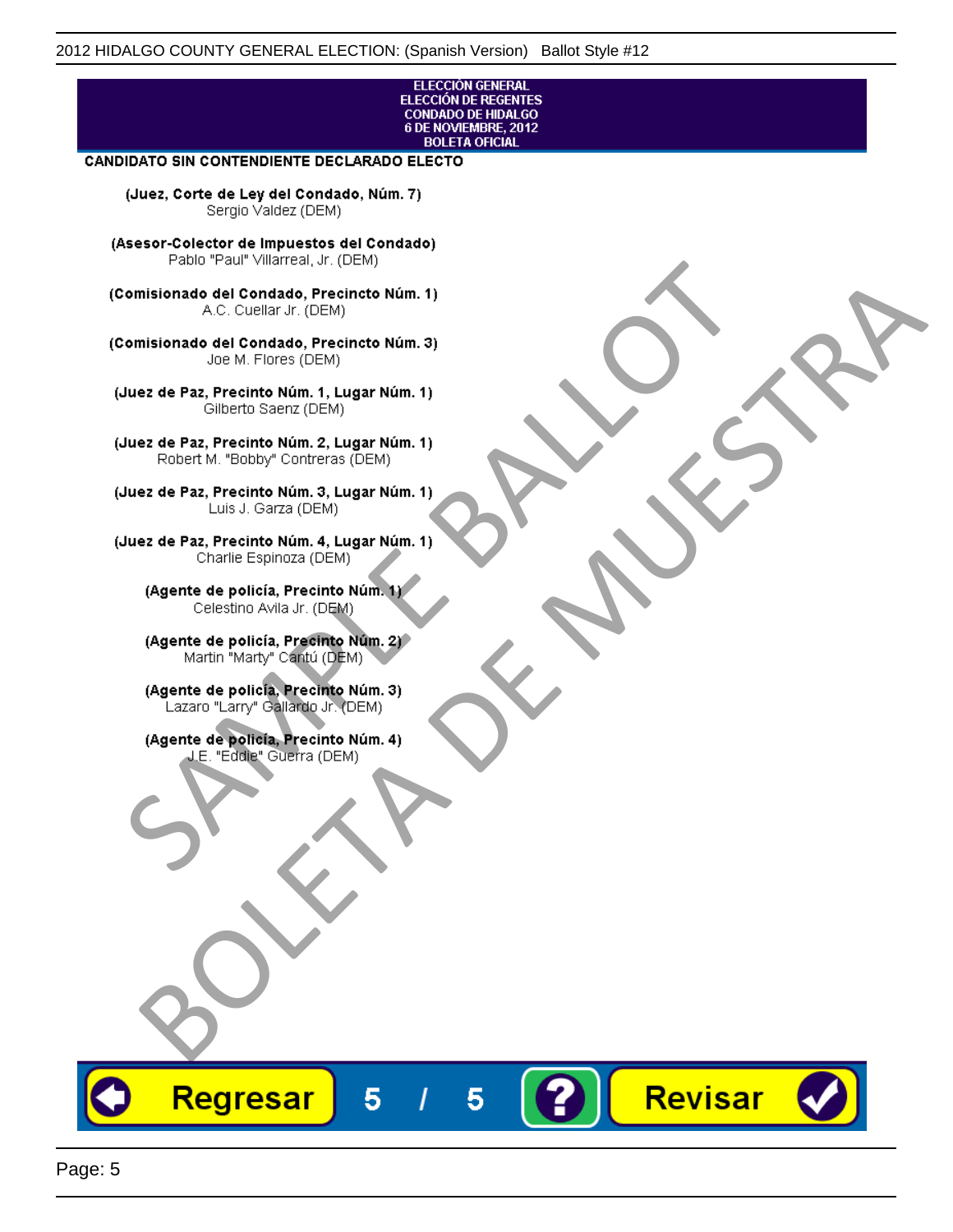# Resumen de instrucciones para la boleta electoral.

Presione el nombre del candidato o el título de la contienda para volver a la contienda.

El botón Votar se iluminará

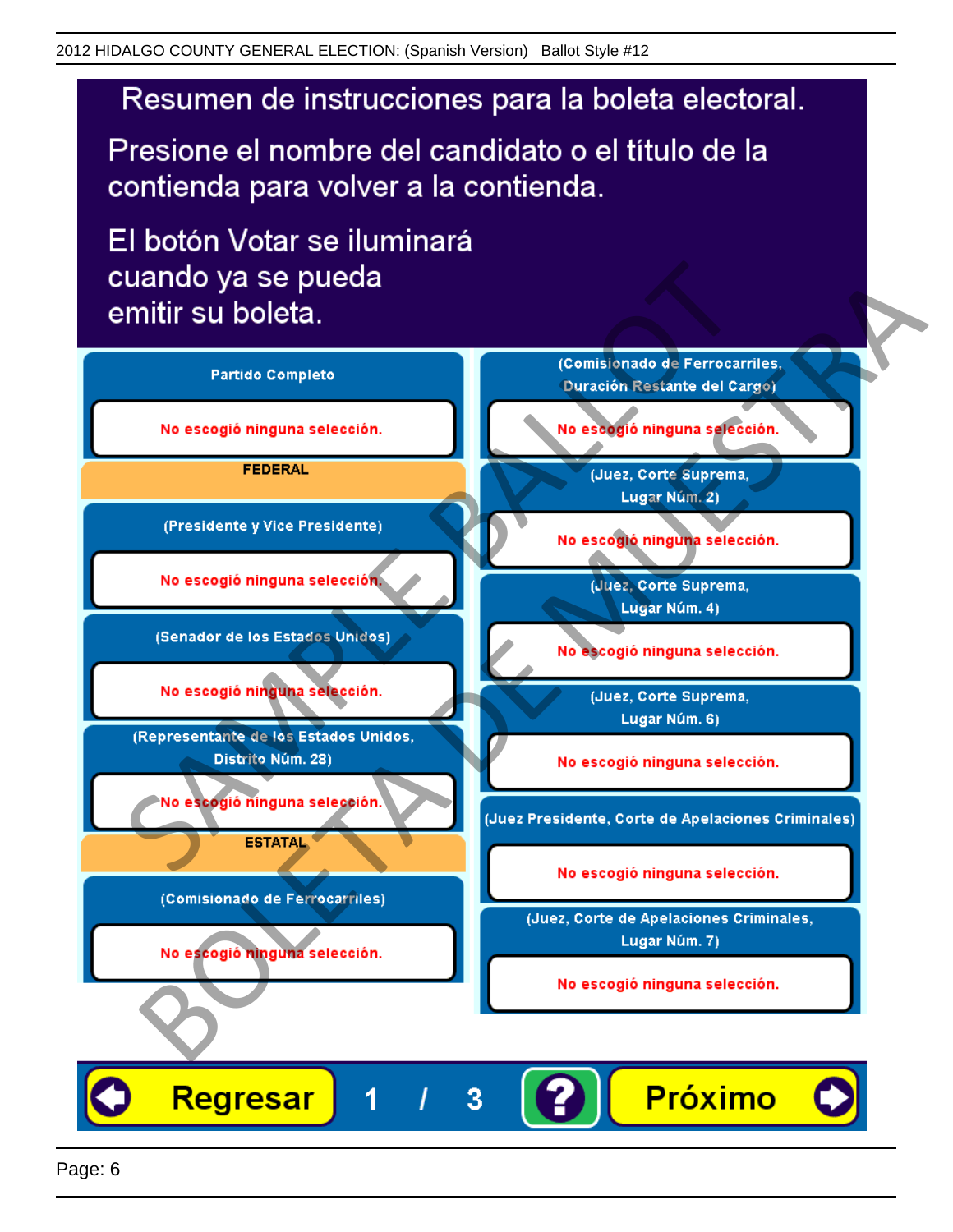# Resumen de instrucciones para la boleta electoral.

Presione el nombre del candidato o el título de la contienda para volver a la contienda.

El botón Votar se iluminará